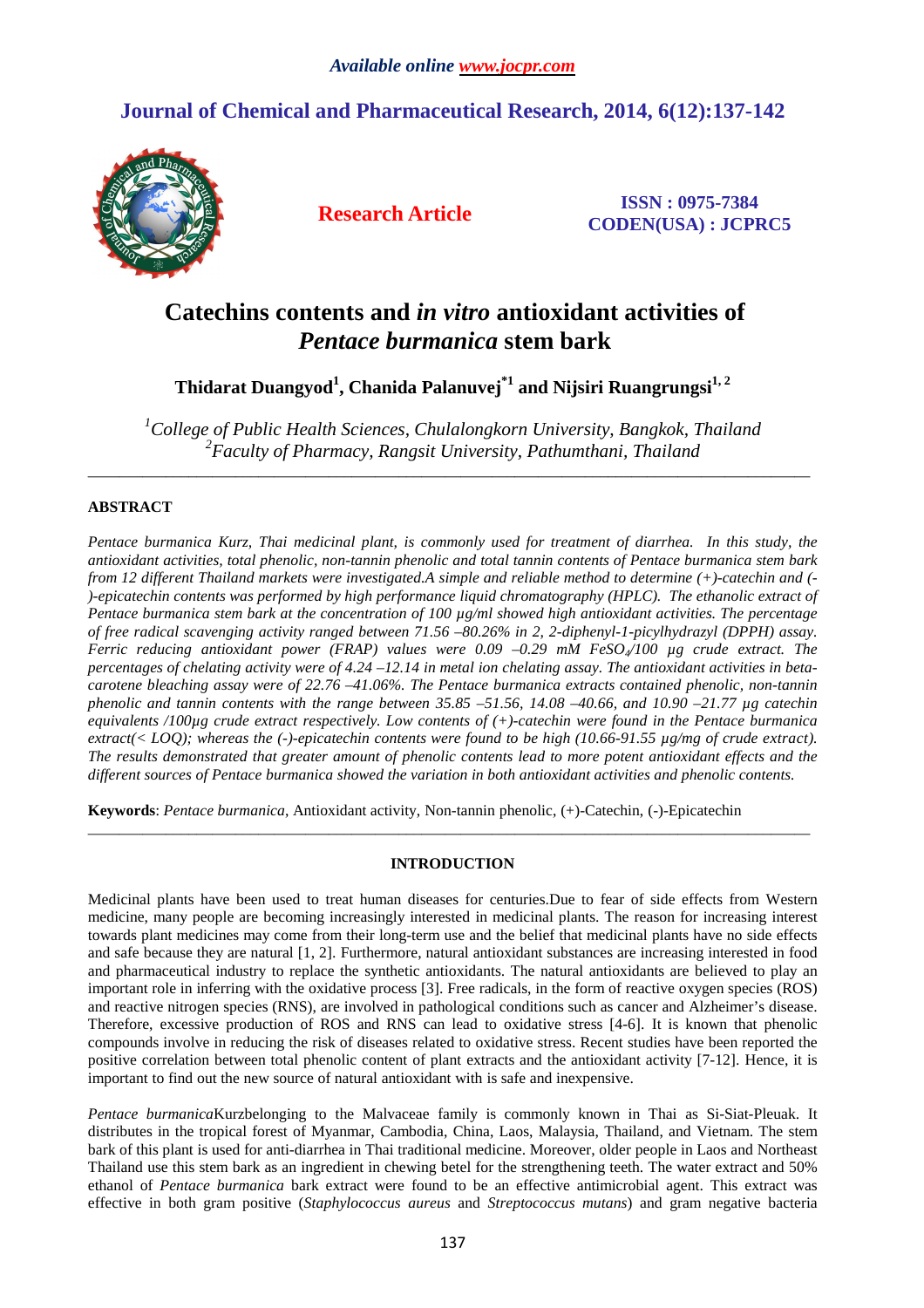*\_\_\_\_\_\_\_\_\_\_\_\_\_\_\_\_\_\_\_\_\_\_\_\_\_\_\_\_\_\_\_\_\_\_\_\_\_\_\_\_\_\_\_\_\_\_\_\_\_\_\_\_\_\_\_\_\_\_\_\_\_\_\_\_\_\_\_\_\_\_\_\_\_\_\_\_\_\_* (*Escherichia coli*) [13]. Additionally, the *Pentace burmanica* consists of tannin about 9.93% [14]. This medicinal plant has not been accessed for the antioxidant activity. Therefore, this present study is attempted to investigate the antioxidant activities, total phenolic content as well as the (+)-catechin and (-)-epicatechinamounts of *Pentace burmanica* stem bark.

#### **EXPERIMENTAL SECTION**

#### Sample collection

Twelve samples of *Pentace burmanica* stem bark were collected from markets in 10 provinces as Buriram, Chaiyaphum, Chiang Rai, NakhonNayok, NakhonPhanom, Phetchabun, Sa Kaeo, Sisaket, Surin, and UbonRatchathani. All sets of crude drugs were authenticated by Associate Professor Dr. NijsiriRuangrungsi. Voucher specimens were deposited at College of Public Health Sciences, Chulalongkorn University, Thailand.

#### Sample extraction

Ground sample of *Pentace burmanica* stem bark (5 g) was exhaustively extracted with 95% ethanol using a Soxhlet apparatus. The 95% ethanol extract was filtered through Whatman No. 4 and evaporated under vacuum. The extract yield was weighed, recorded and stored at -20 °C to avoid the possibility of degradation of active compound. The extract at concentration of 100  $\mu$ g/ml in methanol was used to evaluate the antioxidant activities, total phenolic and total tannin contents. For HPLC analysis, the concentration of the extract at 1 mg/ml was used.

#### Chemicals and materials

(+)-Catechin hydrate (CAS no. 225937-10-0, purity ≥98 %), (+)-catechin (CAS no. 154-23-4, purity ≥99 %), (-) epicatechin (CAS no. 490-46-0, purity ≥98 %), buthylated hydroxyl toluene (BHT),2, 2-diphenyl-1-picylhydrazyl (DPPH), hide powder, iron (II) chloride tetrahydrate (FeCl<sub>2</sub>·4H<sub>2</sub>O), linoleic acid, sodium carbonate (Na<sub>2</sub>CO<sub>3</sub>), sodium acetate  $(C_2H_3NaO_2)$ , were purchased from Sigma-Aldrich (St. Louis, MO, USA). Iron (III) chloride (FeCl3·6H2O) was purchased from Ajax Finechem (New Zealand) Beta-carotene and ferrozine were from Fulka (USA). Ethylenediaminetetraacetic acid (EDTA), Folin-Ciocalteu reagent, and Tween 20 were obtained from Merk (Darmstadt, Germarny). HPLC grade methanol and acetonitrile were obtained from RCI Labscan, Thailand. Formic acid was purchased from Fisher Scientific (Leicestershire, UK). Ultra-pure water used for aqueous solution was prepared by SNW ultra-pure water system (NW20VF, Heal Force). The filters were 46 mm x 0.45 µm nylon membrane filters (National Scientific, TN) and 13 mm x 0.45 um PTFE membrane syringe filters (ANPEL Scientific Instrument, China).

#### Antioxidant activities

### 2, 2-diphenyl-1-picylhydrazyl (DPPH) assay

Five hundred microliters of *Pentace burmanica* extract (100 µl/ml) was mixed with 500 µl of 120 µM DPPH solution in methanol. The incubation was performed in the dark at room temperature for 30 min. The reduction of the DPPH radical was determined by measuring the absorbance at 517 nm using a spectrophotometer (UV-1800 model, Shimadzu, Kyoto, Japan). A blank sample contained the same amount of methanol and DPPH solution. (+)-Catechin hydrate was used as a positive control. Triplicate measurements were carried out. Percent scavenging activity was calculated from the following equation:

Scavenging activity  $%$  = [(Absorbance control–Absorbance sample)/ Absorbance control] x 100

#### Ferric reducing antioxidant power (FRAP) assay

FRAP reagent was prepared according to the method of Benzie and Strain [15]. Briefly, the FRAP reagent was prepared by mixing 100 ml of 300 mM acetate buffer pH 3.6 with 10 ml of 10 mM 2, 4, 6-tris(2-pyridyl)-s-triazine (TPTZ) dissolved in 40 mMHCl and 10 ml of 20 mM FeCl<sub>3</sub>·6H<sub>2</sub>O. Freshly prepared reagent was warmed at 37 °C for 15 min before used. Twenty five microliters of each sample (100  $\mu$ g/ml) was mixed with 175  $\mu$ l of the FRAP reagent and then left for 30 min under the dark conditions at room temperature. The absorbance was measured at 593 nm using a microplate reader (BiochromAsys UVM 340). FeSO<sub>4</sub>·7H<sub>2</sub>O was used as standard reference and different concentrations in the range of 0.1-1.0 mM were used for calibration curve. Results were expressed in mM Fe (II)/100 µg of crude extract. In order to make comparison, (+)-catechin hydrate was also tested under the same conditions as standard antioxidant compound. All samples were performed in triplicate.

#### Metal ion chelation activity

The chelating activity of sample on Fe<sup>2+</sup> was measured according to the method of Gupta *et al.* [16]. Briefly, 150 µl of each *Pentace burmanica* extract at concentration of 100 µl/ml in methanol was incubated with 7.5 µl of 2 mM FeCl<sub>2</sub> for 5 min. Then 30  $\mu$ l of 5 mMferrozine was added to the mixture. After 10 min, the absorbance of ferrous ionferrozine complex at 562 nm was read using a microplate reader. EDTA was served as positive control. All determinations were performed in triplicate. The ability of the sample to chelate ferrous ion was calculated using the following equation: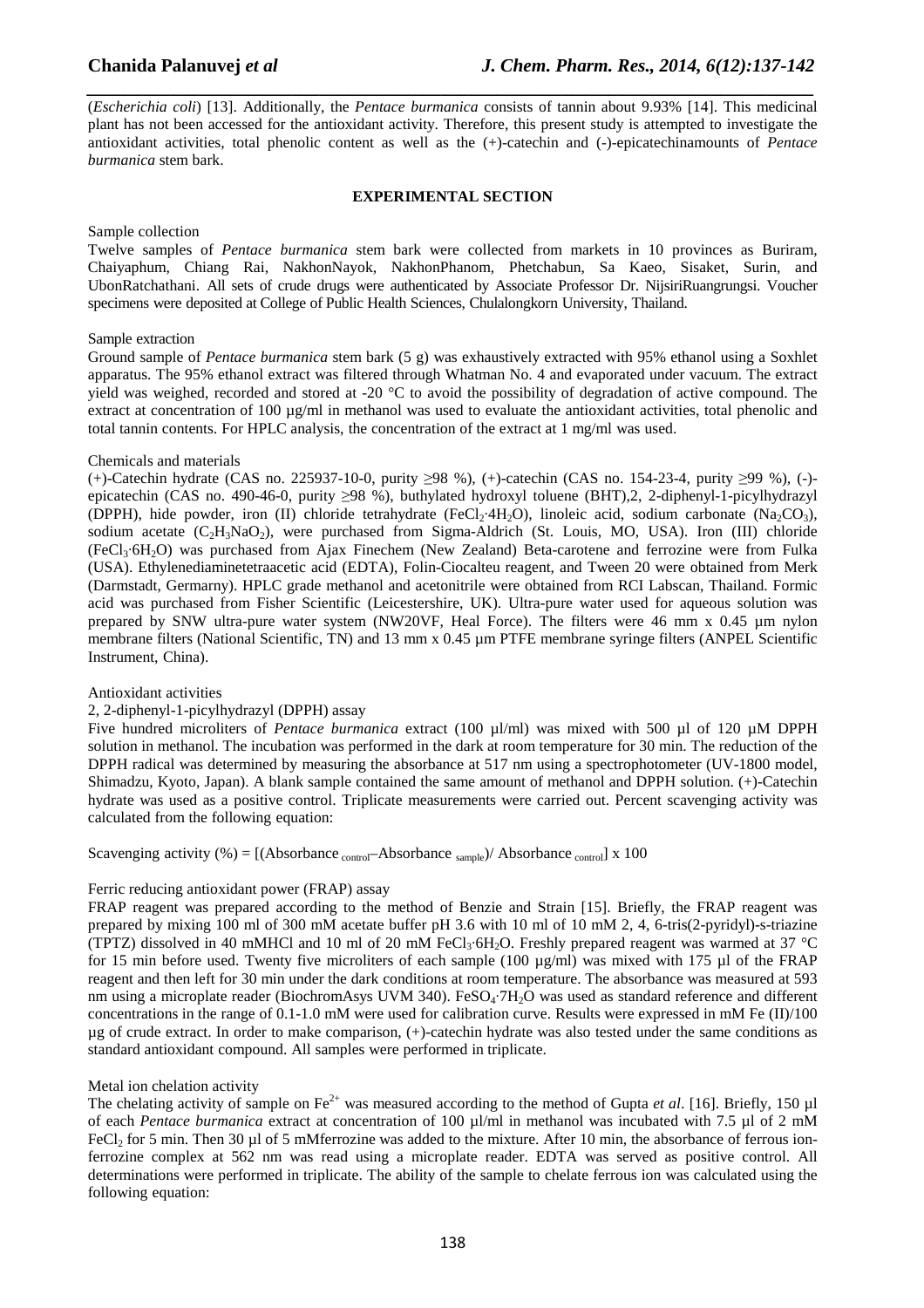Chelating activity (%) =  $[(\text{Absorbane}_{control} - \text{Absorbane}_{sample}) / \text{Absorbane}_{control}] \times 100$ 

#### Beta-carotene bleaching assay

Beta-carotene bleaching assay was performed in cuvette to investigate the lipid peroxidation activity. Briefly, 1 mg of beta-carotene, 40 mg of linoleic acid, and 400 mg of Tween 20 were mixed in 4 ml of chloroform. Then chloroform was removed at 40 °C under vacuum. The mixture was immediately diluted with 100 ml of water then the mixture was vigorous agitated for 5 min using ultrasonic bath to form an emulsion. Aliquots of the emulsion (1 ml) were transferred into different cuvettes which contained 250 µl of sample (100 µg/ml). The mixture was then gently mixed and placed in a water bath at 50 °C for 180 min. Absorbance of the sample was recorded at 0 min and 180 min at 470 nm using a spectrophotometer. All determinations were performed in triplicate. (+)-Catechin hydrate and BHT were used as positive controls. The negative control was methanol. The degradation bleaching rates of beta-carotene was evaluated as the percent of antioxidant capacity using the following equation:

*\_\_\_\_\_\_\_\_\_\_\_\_\_\_\_\_\_\_\_\_\_\_\_\_\_\_\_\_\_\_\_\_\_\_\_\_\_\_\_\_\_\_\_\_\_\_\_\_\_\_\_\_\_\_\_\_\_\_\_\_\_\_\_\_\_\_\_\_\_\_\_\_\_\_\_\_\_\_*

Antioxidant capacity (%) =  $[1-(A_0-A_{180})/(C_0-C_{180})] \times 100$ 

 $A_0$ ,  $A_{180}$ : absorbance at zero time and end time of incubation for test sample respectively  $C_0$ ,  $C_{180}$ : absorbance at zero time and end time of incubation for test control respectively

#### Total phenolic content

The total phenolic content of sample was determined using the Folin-Ciocalteu assay. Eight hundreds microliters of sample extracts (100  $\mu$ g/ml) and 200  $\mu$ l of 15% Folin-Ciocalteu reagent were added in the test tube then adjusted the volume to 2.0 ml with water. After 5 min, 1.0 ml of Na<sub>2</sub>CO<sub>3</sub> (0.106 g/ml) was added. After 60 min of incubation in the dark at room temperature, the absorbance at 756 nm was measured using a spectrophotometer. The total phenolic contents in all sample extracts were expressed as micrograms of catechin equivalents (CE) per 100 µg crude extract. Triplicate measurements were carried out.

### Total tannin content and non-tannin phenolic content

The total tannin content was estimated by Folin-Ciocalteu assay. Briefly, 3.5 mg of hide powder was weighed, and then 5 ml of sample (100 µg/ml) was added in the test tube. The mixture was shaken for 60 min afterwards centrifuged for 10 min at room temperature and finally the supernatant was collected. The supernatant had only simple phenolic compounds other than tannins. The tannins would have been precipitated along with the hide powder. The phenolic content of the supernatant was then measured following the same procedure describe above. The content of non-tannin phenols was expressed as micrograms of CE per 100 µg crude extract. Total tannin content was determined by subtraction of non-tannin phenolic content from total phenolic content. All samples were performed in triplicates.

### (+)-Catechin and (-)-epicatechin analysis by HPLC

The determination of (+)-catechin and (-)-epicatechin contents were performed by HPLC analysis. (+)-Catechin and (-)-epicatechin were identified by comparing the retention time and UV spectrum of each peak with those of standard compounds. The quantitation of catechins was evaluated by comparing the area under peak with the calibration curve.

### Preparation of standard solution

The stock solution of (+)-catechin and (-)-epicatechin were prepared by dissolving 1 mg of each compound in 1 ml of methanol. The solution was filtered through a  $0.45 \mu m$  PTFE membrane syringe filter.

#### Preparation of sample solution

One miligram of *Pentace burmanica* stem bark extract was dissolved in 1 ml of methanol and vortex for 1 min. Then the solution was filtered through a 0.45 µm PTFE membrane syringe filter before chromatographic analysis.

#### Chromatographic conditions

Shimadzu DGU-20A3 HPLC (Shimadzu, Japan) consisted of a binary solvent delivery system, an auto-sampler, a column temperature controller, and a photo diode array detector (Shimadzu SPD-M20A, Shimadzu, Japan). System control and data analysis were processed with Shimadzu LC Solution software. The chromatographic separation was accomplished with an Inersil ODS-3 column (5  $\mu$ m x 4.6 x 250 mm) and an Inertsil ODS-3 HPLC guard column (5  $\mu$ m x 4.0 x 10) mm) using 0.1% formic acid in water (A) and 0.1% formic acid in acetonitrile (B) as mobile phase at a flow rate of 1 ml/min. The isocratic program was set at 20% B for 15 min. The mobile phases were filtered through 0.45  $\mu$ m nylon membrane filters and degassed using an ultrasonic bath before analysis. The column temperature was maintained at  $40^{\circ}$ C and the injection volume was 1 µl. The wavelength was set at 280 nm.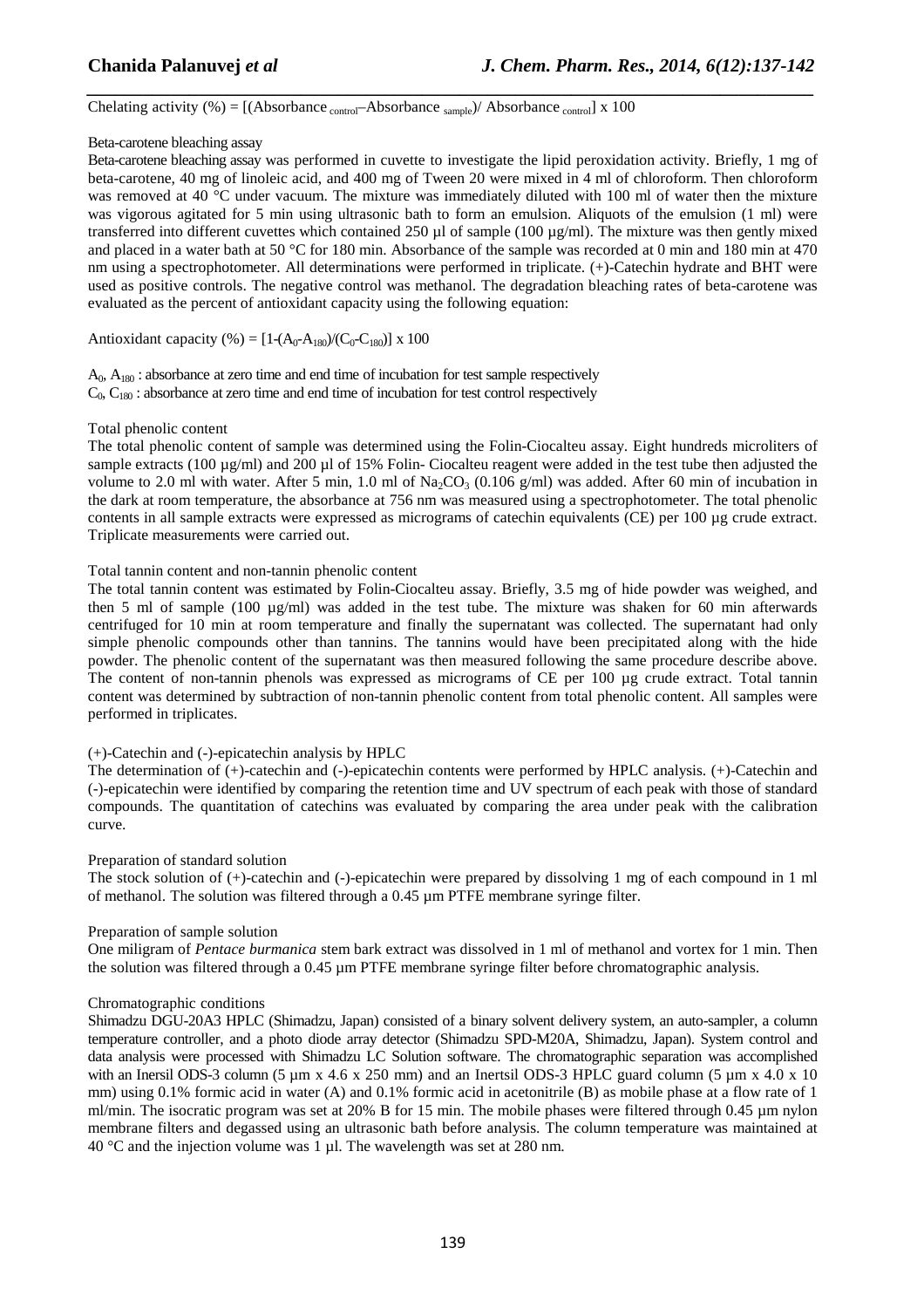## *\_\_\_\_\_\_\_\_\_\_\_\_\_\_\_\_\_\_\_\_\_\_\_\_\_\_\_\_\_\_\_\_\_\_\_\_\_\_\_\_\_\_\_\_\_\_\_\_\_\_\_\_\_\_\_\_\_\_\_\_\_\_\_\_\_\_\_\_\_\_\_\_\_\_\_\_\_\_* **RESULTS AND DISCUSSION**

As previously reported, the antioxidant activity depends on the chosen method, on the concentration and on the nature and physicochemical properties of studied antioxidants. The antioxidant capacities are influenced by many factors which cannot be fully described by a single method. It is necessary to perform more than one type of antioxidant activity measurement to take into account the various mechanisms of antioxidant actions [8]. Consequently, the ethanolic extracts of*Pentace burmanica* stem bark from 12 different sources throughout Thailand at the concentration of 100 µg/ml were investigated for their antioxidant activities by four different methods: DPPH assay, FRAP assay, metal ion chelating assay, and beta-carotent bleaching assay. The results were showed in table 1. The ethanolic extracts of*Pentace burmanica* stem bark showed as good free radical scavenger with 71.56 –80.26% inhibition in DPPH assay. These extracts reduced the most of  $Fe^{3+}$  ions in the ferric reducing power investigation with the FRAP values ranged between  $0.09 - 0.29$  mM FeSO $/100$  µg crude extract. The reducing power (FRAP values) of the extracts were increased with the quantity of phenol in almost samples except the sample no.9 and 10. The results were consistent with the finding of various researches that showed positive correlations between total phenolic content and antioxidant activity [7-12]. The percentages of chelating activity of *Pentace burmanica* stem bark ethanolicextracts were of 4.24 –12.14%. The chelating activity of EDTA standard was of 98.39%. The results demonstrated that the extracts at the concentration of 100 µg/ml had the ability to chelate iron but the percent chelating activities were quite low when compared with EDTA. These results might indicate that catechins or phenolic compound presenting in *Pentace burmanica* extract might not be the main chelators of ferrous ions. Hider *et.al* stated that a sample containing high polyphenols might not chelate metal if the polyphenols present did not have suitable groups that could chelate the cations [17]. The antioxidant activities in beta-carotene bleaching assay were of 22.76 –41.06%. The results suggested that the sample extracts had the ability to inhibit oxidation. In this present study, it was observed that the samples from different sources exhibited a variation in antioxidant activities.

| No. of sample           | DPPH Inhibition<br>(% ) | FRAP value <sup>a</sup> |                  | Ferrous ion chelation (%) Beta-carotene bleaching inhibition (%) |
|-------------------------|-------------------------|-------------------------|------------------|------------------------------------------------------------------|
| $\mathbf{1}$            | $78.63 \pm 1.64$        | $0.18 \pm 0.01$         | $19.64 \pm 4.88$ | $22.76 \pm 12.07$                                                |
| $\mathfrak{2}$          | $79.76 \pm 0.50$        | $0.16 \pm 0.02$         | $13.94 \pm 1.53$ | $32.59 \pm 5.63$                                                 |
| 3                       | $77.49 \pm 1.24$        | $0.14 \pm 0.03$         | $15.50 \pm 1.00$ | $33.27 \pm 9.29$                                                 |
| $\overline{4}$          | $80.01 \pm 1.63$        | $0.18 \pm 0.03$         | $13.71 \pm 1.63$ | $31.66 \pm 4.78$                                                 |
| 5                       | $71.56 \pm 1.04$        | $0.10 \pm 0.03$         | $12.10 \pm 2.42$ | $41.06 \pm 7.61$                                                 |
| 6                       | $80.26 \pm 0.48$        | $0.22 \pm 0.05$         | $15.40 \pm 0.95$ | $28.11 \pm 5.80$                                                 |
| 7                       | $79.45 \pm 1.33$        | $0.19 \pm 0.01$         | $13.19 \pm 5.59$ | $32.28 \pm 7.36$                                                 |
| 8                       | $80.08 \pm 0.22$        | $0.19 \pm 0.01$         | $17.61 \pm 5.55$ | $39.09 \pm 9.59$                                                 |
| 9                       | $78.88 \pm 0.58$        | $0.29 \pm 0.03$         | $13.14 \pm 2.12$ | $32.13 \pm 4.40$                                                 |
| 10                      | $79.38 \pm 0.82$        | $0.09 \pm 0.02$         | $11.86 \pm 1.17$ | $32.96 \pm 2.69$                                                 |
| 11                      | $76.48 \pm 1.61$        | $0.21 \pm 0.05$         | $14.80 \pm 2.95$ | $27.40 \pm 8.88$                                                 |
| 12                      | $79.45 \pm 1.84$        | $0.21 \pm 0.04$         | $13.06 \pm 4.65$ | $34.45 \pm 12.24$                                                |
| $(+)$ -Catechin hydrate | $82.66 \pm 0.24$        | $0.542 \pm 0.003$       | $2.59 \pm 1.87$  | $21.67 \pm 5.01$                                                 |
| <b>BHT</b>              |                         |                         |                  | $44.50 \pm 6.62$                                                 |
| <b>EDTA</b>             |                         |                         | $98.39 \pm 0.16$ |                                                                  |

**Table 1 The antioxidant activities of** *Pentace burmanica* **stem bark extract from 12 different sources throughout Thailand** 

*<sup>a</sup>mM FeSO4/100 µg crude extract* 

### LOQ: Limit of quantitation

The ethanolic extract of *Pentace burmanica* stem bark contained phenolic, non-tannin phenolic and tannin contents with the range between 35.85 –51.56, 14.08 –40.66, and 10.90 –21.77 µg CE/100 µg crude extract respectively as shown in table 2. The extract yields of 12 different sources of *Pentace burmanica* were depicted in table 2. All *Pentace burmanica* stem bark samples showed high antioxidant activities, total phenolic, and non-phenolic contents whereas total tannin contents were quite low. Nevertheless, the total tannin contents of *Pentace burmanica* extract agreed with previous report[14]. The values of antioxidant activities, total phenolics, non-tannin phenolics, and total tannin were found to be different for different sources of *Pentace burmanica*. The findings demonstrated high antioxidant activities related to non-tannin phenolic content that were in accordant with previous studies [18, 19].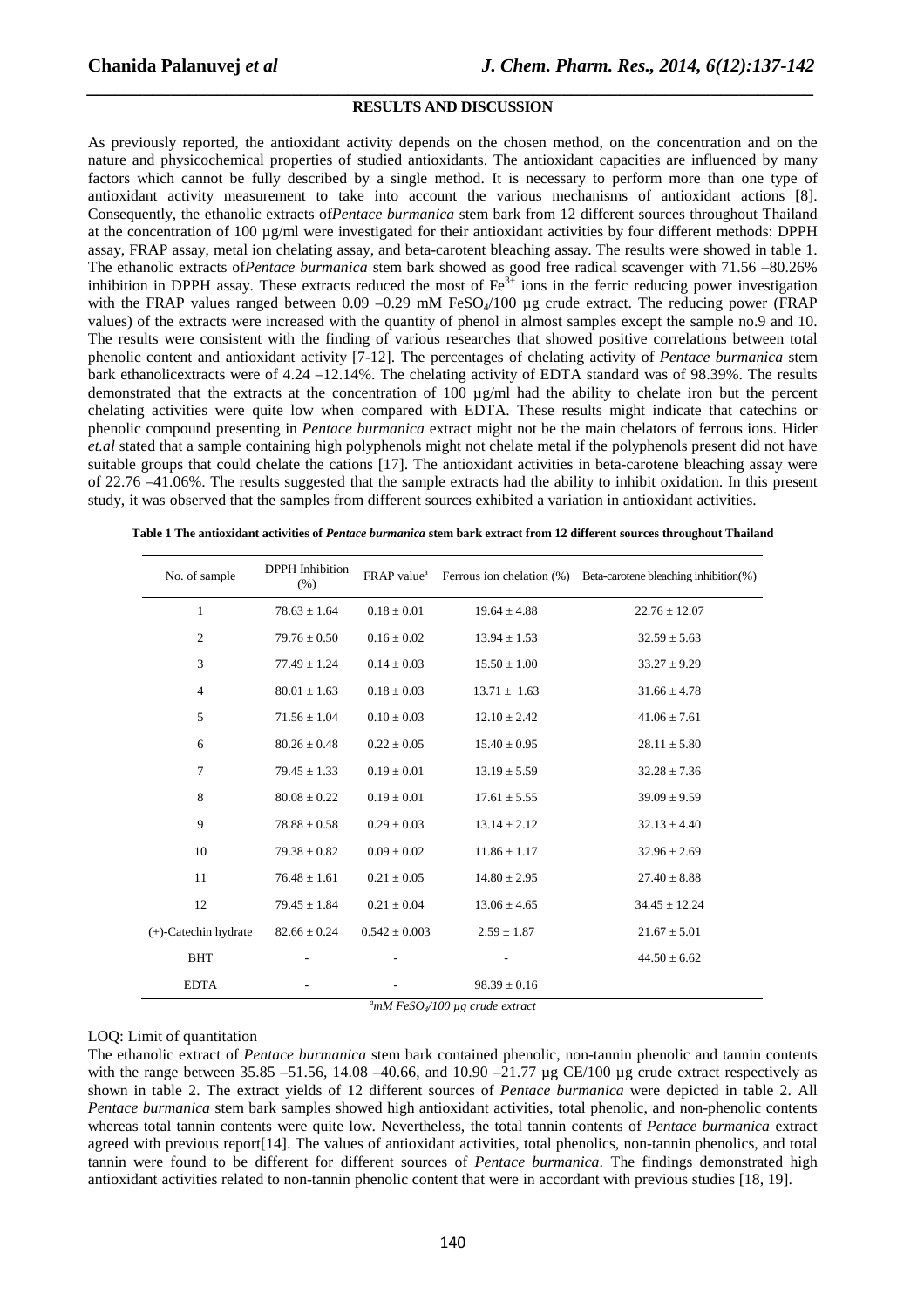**Table 2The total phenolic, non-tannin phenolic, total tannin, (+)-catechin, (-)-epicatechin contents and the extract yields of** *Pentace burmanica* **stem bark extract from 12 different sources throughout Thailand** 

*\_\_\_\_\_\_\_\_\_\_\_\_\_\_\_\_\_\_\_\_\_\_\_\_\_\_\_\_\_\_\_\_\_\_\_\_\_\_\_\_\_\_\_\_\_\_\_\_\_\_\_\_\_\_\_\_\_\_\_\_\_\_\_\_\_\_\_\_\_\_\_\_\_\_\_\_\_\_*

| No. of sample |                  | Total phenolics <sup>a</sup> Non-tannin phenolics <sup>a</sup> Total tannin <sup>a</sup> |       | $(+)$ -Catechin <sup>b</sup>                                                               | (-)-Epicatechin <sup>b</sup> | Extract yield<br>(% w/w) |
|---------------|------------------|------------------------------------------------------------------------------------------|-------|--------------------------------------------------------------------------------------------|------------------------------|--------------------------|
| 1             | $42.20 \pm 0.12$ | $28.55 \pm 0.61$                                                                         | 13.65 | $9.06 \pm 0.06 \times$ LOO)                                                                | $43.60 \pm 1.27$             | 33.65                    |
| 2             | $45.58 \pm 0.47$ | $27.20 \pm 0.21$                                                                         | 18.38 | $13.02 \pm 0.68 \times LOO$                                                                | $66.89 \pm 2.24$             | 42.36                    |
| 3             | $39.80 \pm 0.22$ | $18.56 \pm 0.20$                                                                         | 21.24 | $8.81 \pm 0.41$ ( <loq)< td=""><td><math>21.37 \pm 0.04</math></td><td>18.15</td></loq)<>  | $21.37 \pm 0.04$             | 18.15                    |
| 4             | $46.66 \pm 0.17$ | $29.32 \pm 0.37$                                                                         | 17.34 | $9.63 \pm 0.15 \times$ LOQ)                                                                | $57.87 \pm 1.86$             | 32.49                    |
| 5             | $35.85 \pm 0.16$ | $14.08 \pm 0.08$                                                                         | 21.77 | $8.05 \pm 0.10(<$ LOO)                                                                     | $10.65 \pm 0.10$             | 22.13                    |
| 6             | $46.85 \pm 0.10$ | $32.31 \pm 0.53$                                                                         | 14.54 | $17.50 \pm 0.31$                                                                           | $89.84 \pm 0.84$             | 34.90                    |
| 7             | $47.16 \pm 0.09$ | $32.81 \pm 0.07$                                                                         | 14.35 | $14.08 \pm 0.14$ ( <loo)< td=""><td><math>62.35 \pm 2.81</math></td><td>34.26</td></loo)<> | $62.35 \pm 2.81$             | 34.26                    |
| 8             | $44.84 \pm 0.18$ | $28.41 \pm 1.09$                                                                         | 16.43 | $18.09 \pm 0.16$                                                                           | $71.17 \pm 2.07$             | 32.54                    |
| 9             | $45.41 \pm 0.07$ | $31.89 \pm 0.25$                                                                         | 13.51 | 13.91 $\pm$ 0.71 ( <loq)< td=""><td><math>83.23 \pm 1.73</math></td><td>37.80</td></loq)<> | $83.23 \pm 1.73$             | 37.80                    |
| 10            | $51.56 \pm 0.18$ | $40.66 \pm 0.92$                                                                         | 10.90 | $16.35 \pm 0.13$                                                                           | $91.55 \pm 1.99$             | 35.89                    |
| 11            | $50.38 \pm 0.46$ | $35.59 \pm 0.02$                                                                         | 14.80 | $11.75 \pm 0.72$ ( <loo)< td=""><td><math>51.70 \pm 2.02</math></td><td>33.37</td></loo)<> | $51.70 \pm 2.02$             | 33.37                    |
| 12            | $47.67 \pm 0.34$ | $29.97 \pm 0.06$                                                                         | 17.70 | $15.88 \pm 0.77$                                                                           | $66.65 \pm 0.57$             | 34.90                    |





**Figure 1 HPLC chromatogram of** *Pentace burmanica* **stem bark extract** 



| <b>Parameter</b>              | (+)-Catechin            | (-)-Epicatechin        |  |  |
|-------------------------------|-------------------------|------------------------|--|--|
| Linearity                     | $y = 746.29x - 2203.3$  | $y = 517.61x - 652.07$ |  |  |
| $\mathbf{R}^2$                | 0.9990                  | 0.9989                 |  |  |
| Range                         | $5 - 200\mu\text{g/ml}$ | $5-200\mu$ g/ml        |  |  |
| Peak purity index             | 0.999                   | 0.999                  |  |  |
| <b>Accuracy: % Recovery</b>   | $91.11 - 97.02 %$       | 87.12 - 93.78%         |  |  |
| <b>Precision</b>              |                         |                        |  |  |
| - Repeatability               | $0.27 - 0.42\%$ RSD     | $0.31 - 0.62\%$ RSD    |  |  |
| - Intermediate precision      | $1.66 - 2.93$ % RSD     | $0.76 - 1.13$ % RSD    |  |  |
| Limit of detection (LOD)      | $4.80\mu g/ml$          | $5.14 \mu g/ml$        |  |  |
| Limit of quantitation $(LOQ)$ | $14.54 \text{ µg/ml}$   | $15.57 \mu g/ml$       |  |  |
| <b>Robustness</b>             |                         |                        |  |  |
| - Retention time              | $0.58 - 0.96$ % RSD     | $0.58 - 1.09$ % RSD    |  |  |
| - Peak area                   | $4.27 - 4.58$ %RSD      | $1.24 - 1.65$ % RSD    |  |  |

HPLC chromatogram of *Pentace burmanica* stem bark extract showed several chemical compounds containing in the extract (Figure 1). Both (+)-catechin and (-)-epicatechin peaks were found in the chromatogram. Low concentration of (+)-catechinin was detected in *Pentace burmanica*; whereas (-)-epicatechin was found to be high in content (Table 2). The maximum content of (-)-epicatechin was 91.55 µg/mg of crude extract; while the minimum was 10.66 µg/mg of crude extract. Varied concentration of(-)-epicatechin might be due to the difference of geographical areas and the age of *Pentace burmanica*. Suwannakood reported that age and height of *Pentace*